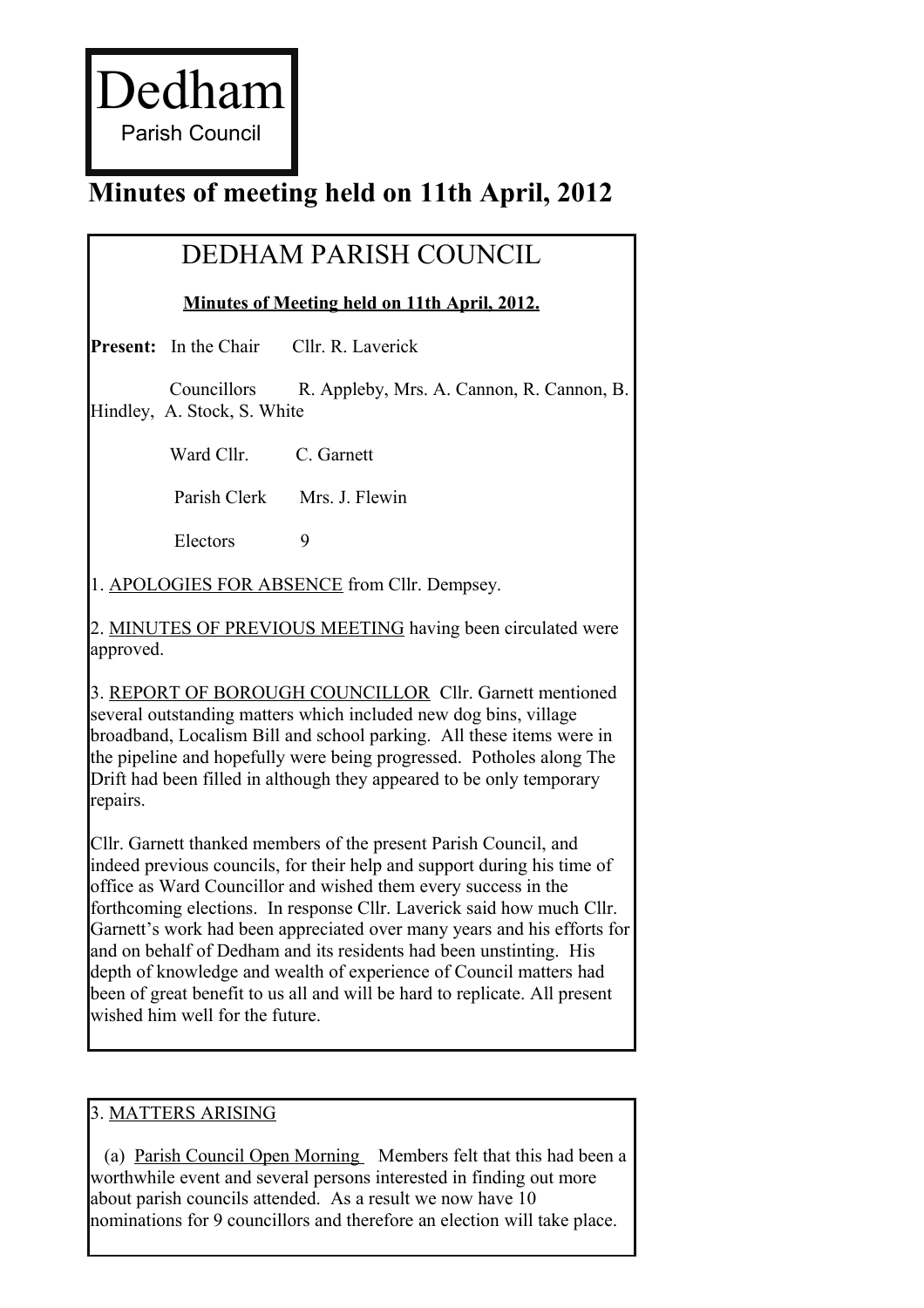(b) Duchy Barn Shed This is now almost completed with some electrics/wiring to be finished. The builder, Peter Gibbins, has at his own expense, put cast iron guttering on the front of the building and Cllr. Mrs. Cannon intended to write a letter of thanks for his work and generosity. There will be an official "opening" on  $2<sup>nd</sup>$  May, 2012 to which all councillors are invited. Cllr. Mrs. Cannon mentioned that the Guides were looking for somewhere to house camping equipment and wondered if space could be made available in the shed. It was pointed out that this could be a considerable amount of gear taking up more space than expected and further details would be required.

 (c) Royal Square Cllr. Cannon had obtained some rough costings in respect of re-surfacing The Drift (£5,000/£5,500 and Royal Square  $(E11,000/E12,000)$ . A proposal by Cllr. Cannon that a letter should be sent to CBC requesting that 106 funds be earmarked for such proposed work was seconded by Cllr. Laverick with all in favour.

(d) Parking Area – Sports Club There was still no response from the cricket club in respect of suggested improvement to the parking area outside the sports pavilion. It was agreed that as the better weather was approaching the matter could be left until the autumn.

 (e) Offensive language on playing field The Chairman of the Sports Club acknowledged Cllr. Laverick's letter of complaint about the foul and abusive language which seems to be endemic on the football pitch. He will show a copy of the letter to the match referees for the home and opposition teams and send a copy to the Essex F.A. and The Essex  $\&$ Suffolk Border League.

 (f) Other items from previous Minutes The nuisance of microlites flying over Dedham and Stratford St. Mary is still being investigated by Babergh. It has been suggested that the landowner might respond to a personal approach and Cllr. Laverick was happy to make contact with Mr. Barry to discuss the matter.

Cllr. White gave an update on the problem of bad odours in the High Street.. Gas levels in the system have been monitored and a second survey of the sewage network is ongoing. Results are with Anglian Water and EHO and will be an agenda item for next month's meeting.

5. HAVE YOUR SAY Vehicles are using Footpath 18 which is illegal and is part of the ongoing problems with land at the rear of Brook Street.

#### 6. PARISH PLAN To come.

### 7. CORRESPONDENCE

 (a) Dedham Horticultural Society request permission to use Royal Square for their annual plant sale to be held on Saturday,  $5<sup>th</sup>$  May, (8.30) a.m. to 11.30 a.m.). There were no objections to this.

(b) DV Community Health Centre The Directors of DVHC advised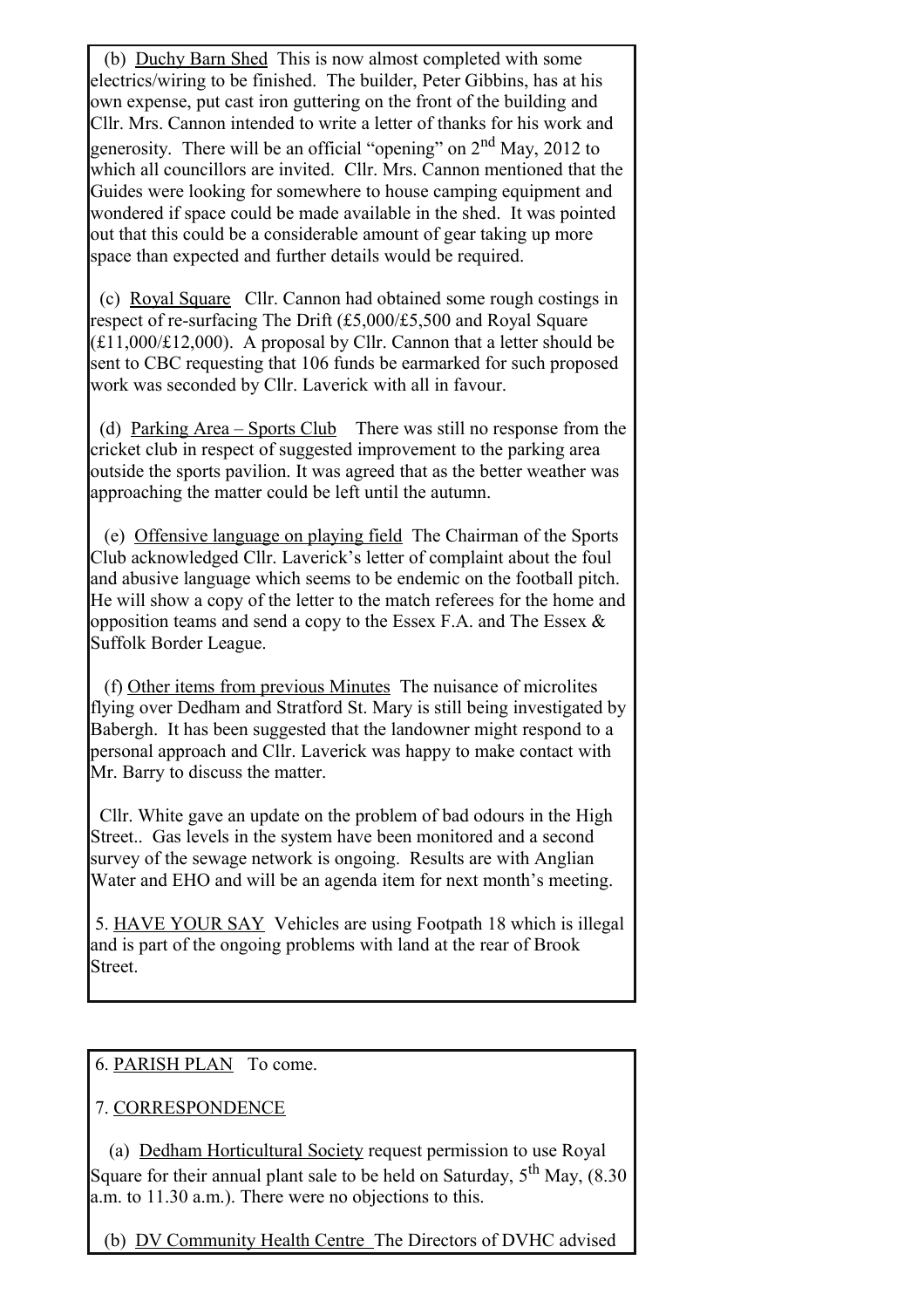that the sum of £921.73, the balance left at the time of the winding-up of the Dedham Village Association, has been used to help purchase an Ambulatory Blood Pressure Monitor which is urgently needed to enhance the service to patients that Ardleigh Surgery always offers.

 (c) Diamond Jubilee Celebrations The organisers of the Dedham celebration of the Queen's Diamond Jubilee have asked for help with funding, particularly with regard to the overall cost of the fireworks. It was proposed by Cllr. Laverick, seconded by Cllr. Cannon, with 6 for and 1 abstention THAT the sum of £250 be donated towards the cost of the village celebrations.

 (d) Choral Evensong at Chelmsford Cathedral An invitation to attend Choral Evensong, 6 p.m. at Chelmsford Cathedral, to celebrate the Queen's Diamond Jubilee has been received and any member wishing to attend should contact the clerk before 1<sup>st</sup> May 2012.

8. REPORT OF PCSO In the absence of PCSO Hibben there was no report. A written report has been received since the meeting. information.)

Cllr. Hindley and Cllr. Laverick have had discussions with the authority with a view to using PCSO Hibben's late duty hours in a more advantageous way. It has been agreed that for a trial period the late shift will be from 2 p.m.  $-10$  p.m. (instead of 4 p.m. to midnight) except for when that duty falls on a Friday or Saturday (or special occasions /events) when the late hours will revert to 4 p.m. to midnight.

9. FOOTPATHS/PLAY AREA/SPORTS FIELD Cllr. White reported that a substantial number of stiles are being removed or replaced with a gate or kissing gate in order to make footpaths more accessible. Cllr. White will write an account for the parish magazine as to which footpaths within the village are to be removed, replaced or gated. Replacement of broken fingerposts is in hand.

CCTV is now operating in the play area and Cllr. Laverick will modify the notice which appears on the gate. The new locking posts are in place and keys distributed to the Sports Club, Cllr. Mrs. Cannon and the clerk. Thanks are due to Cllr. Cannon for undertaking this onerous task.

10. ACCOUNTS It was unanimously agreed that the following accounts be paid:-

£

A.P. Hodson – Hours worked in March 187.50

Mrs. O.M. Ruff – Litter 210.00

Essex Police Authority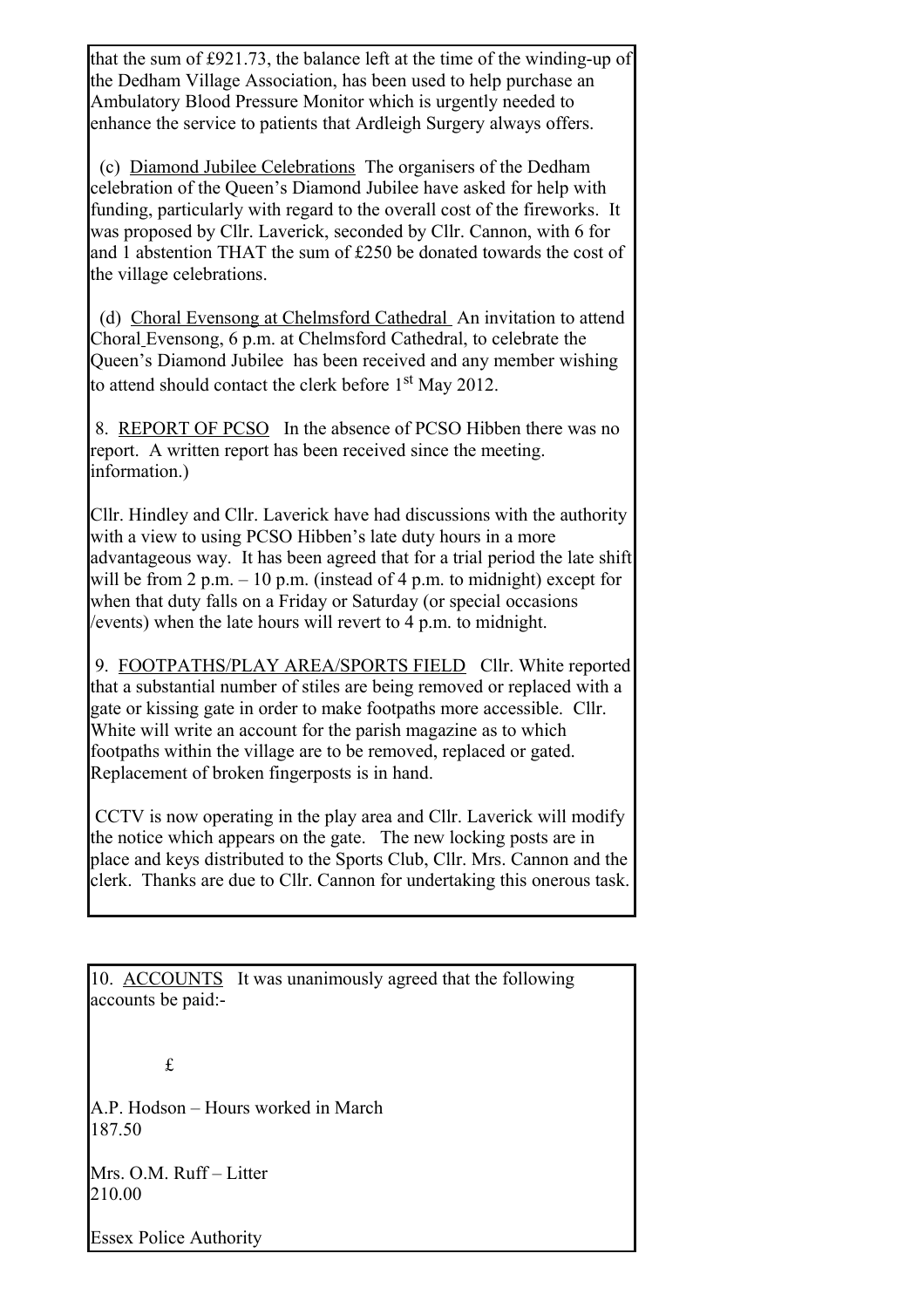| 4,030.00                                                                              |
|---------------------------------------------------------------------------------------|
| Hewes Security (CCTV)<br>405.60                                                       |
| CBC – Electricity cost<br>234.58                                                      |
| CALC subs<br>35.00                                                                    |
| Sports Club – Annual grass cutting<br>1.400.00                                        |
| Hire of Duchy Barn<br>10.00                                                           |
| Meika Ltd – Composter (A.A.)<br>264.45                                                |
| Mr. Trimmit<br>275.00                                                                 |
| EPFA – Best Kept Playing Field Competition<br>10.00                                   |
| Income: 106 funding for CCTV - £330.00                                                |
| 11. PLANNING The Planning sub-Committee has dealt with the<br>following applications: |
| COL/0508 1 and 2 Rose Cottages, Ardleigh Road, Dedham.                                |
| Extension, alteration and improvements.                                               |
| Comments: Recommend refusal.                                                          |
| COL/04997 Salmons Farm, Long Road East, Dedham.                                       |
| Proposed garage block.                                                                |
| Comments: Recommend approval only if conditions can be met.                           |
| COL/0534 Maytree Bungalow, Crown Street, Dedham.                                      |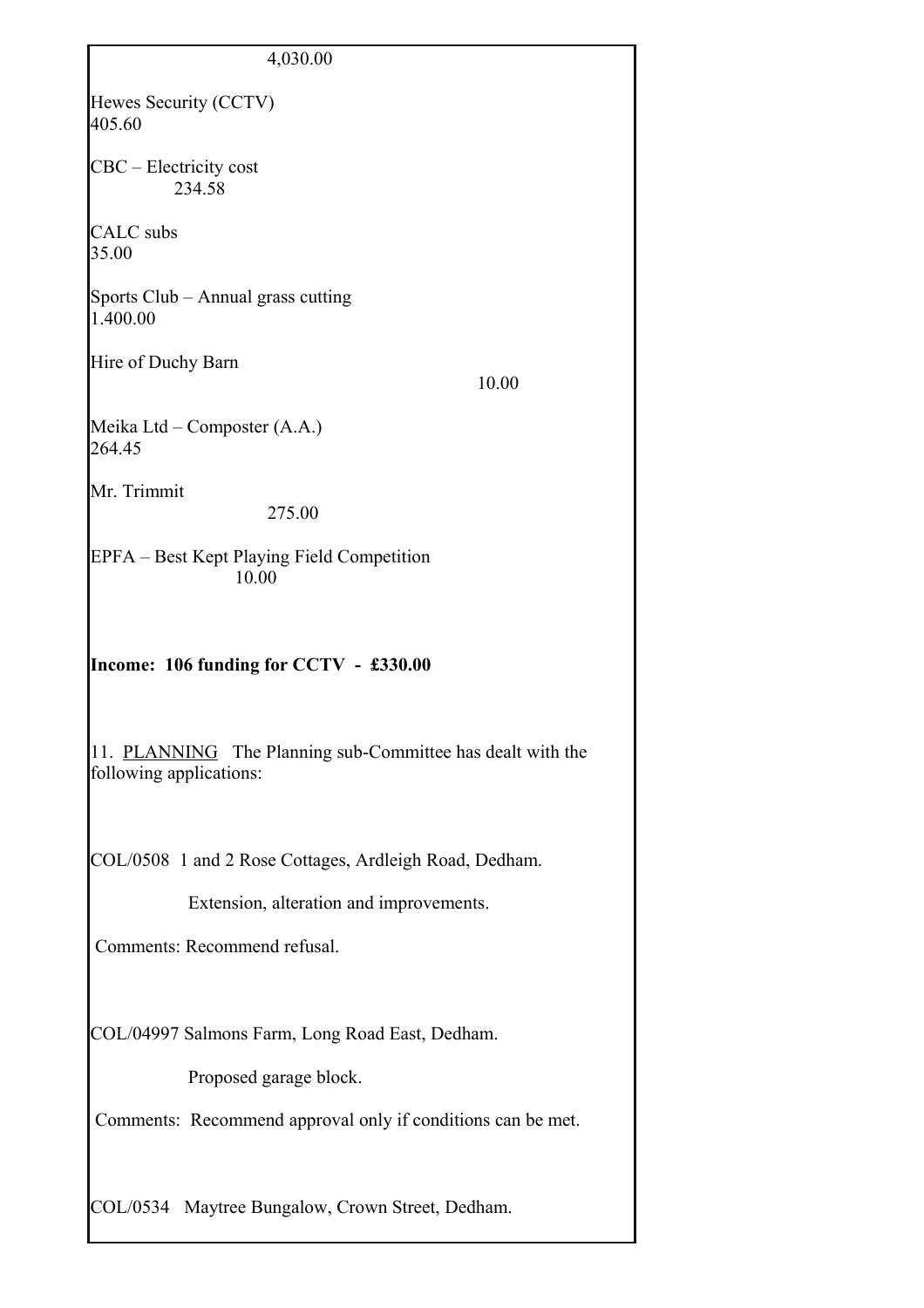Removal of condition 7 on 102074

Comments: Recommend refusal.

COL/0584 Rusty Tiles, Coggeshall Road, Dedham.

One and half storey detached dwelling.

Comments: Recommend approval only if conditions can be met.

COL/0424 Farthings, High Street, Dedham.

Conservatory/garden room.

Comments: Recommend approval.

COL/0592 The Octagon, Mill Lane, Dedham.

Single storey extension.

Comments: Recommend approval.

**The following applications have been approved//refused/withdrawn**.

COL 2475/2476 Mulberry House, Gun Hill, Dedham.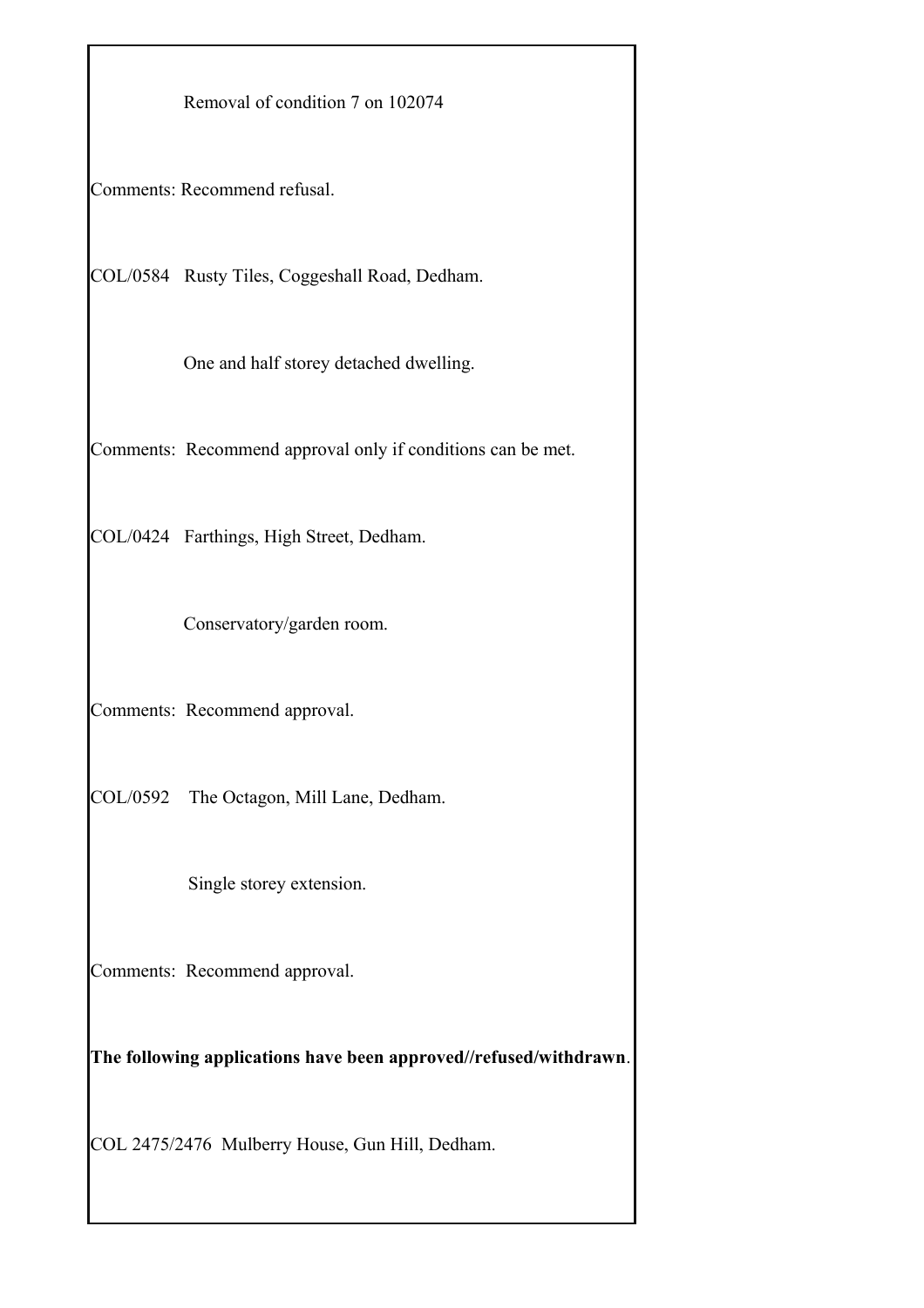Two storey side extension with Dormer windows.

COL/2418 Swanston Cottage, High Street, Dedham.

Proposed side chimney stack.

COL/0541/1543 Lower Park, Colchester Road, Dedham.

Change of use to equestrian.

COL/2437 Shelley Glebe Barn, Grove Hill, Dedham.

Replacement barn.

COL/0285 The Limes, Coles Oak Lane, Dedham.

Detached garage.

COL/0210 Rainsford, Monks Lane, Dedham.

New pitched roof to replace flat roof garage.

COL/1529 Barratts Farm, East Lane, Dedham.

Training Centre for horses.

12. ANY OTHER BUSINESS Cllr. Mrs. Cannon gave details of **new**